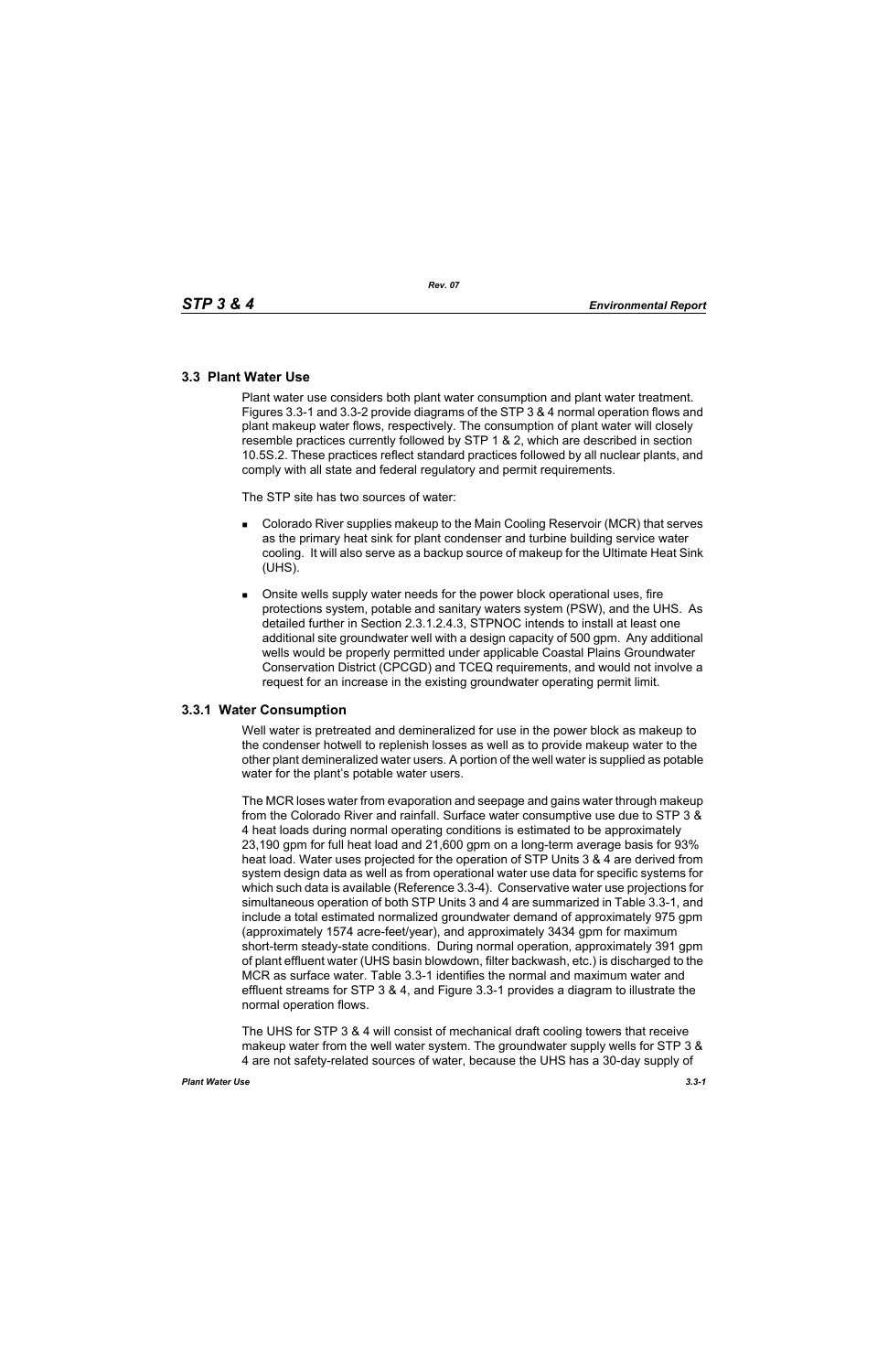*Rev. 07*

water, which is sufficient for plant shutdown without a supplementary water source. During normal operation, the UHS will be evaporating an expected 566 gpm (2 units) of water, causing an increase in UHS basin water total dissolved solids. Water from the UHS is blown down to the MCR to keep the total dissolved solids at acceptable levels, with the discharged water to be made up from the onsite well water system.

Table 3.3-1 provides the normal and maximum flow rates for STP 3 & 4 systems that use surface water or groundwater. Table 3.3-1 envelops the water consumption during periods of minimum water availability and average plant operation by month for STP 3 & 4 only.

STP 1 & 2 water usage can be seen in Reference 3.3-2. The cumulative impacts can be seen in section 10.5S.2. Figures 3.3-1 and 3.3-2 show the plant makeup flows including potable water, demineralized water, and the UHS. The figures also show plant waste streams including treated radwaste effluents, treated sanitary wastes and low-volume wastes, which consist of reverse osmosis reject, filter backwash waste, oil/water separator effluent, and miscellaneous drains. The normal values listed in Table 3.3-1 are the expected flow values during normal plant operation at full load and the maximum values are those expected during outages and abnormal conditions such as emergency, hot standby, hot standby with loss of AC or shutdown. The rate of surface water consumption shown in Table 3.3-1 is not directly related to the rates of withdrawal and discharge to the Colorado River. Withdrawal from the Colorado River depends on the river flow rate, river water quality and MCR level. Fluctuations in the makeup water availability are accommodated by the maintaining the MCR water level within an acceptable range.

The flows from the miscellaneous demineralized water drains and low-volume wastewater are released to a wastewater retention basin(s) where it will be sampled prior to discharge. The water will be sent to a discharge line and discharged to the MCR. The treated liquid radwaste effluent and sanitary wastewater will be sent to the discharge line and released to the MCR.

## **3.3.2 Water Treatment**

The water treatment systems for STP 3 & 4 will be similar to those in use at the existing STP 1 & 2. Treatment systems will be required for systems supplied by groundwater, including:

- Condensate water makeup
- **UHS basin water makeup**
- **Potable water**
- Radwaste
- **Fire protection systems**

The circulating water system at STP 3 & 4 draws water from the MCR, which receives its makeup water from the Colorado River. Biocides and anti-scalant will be injected at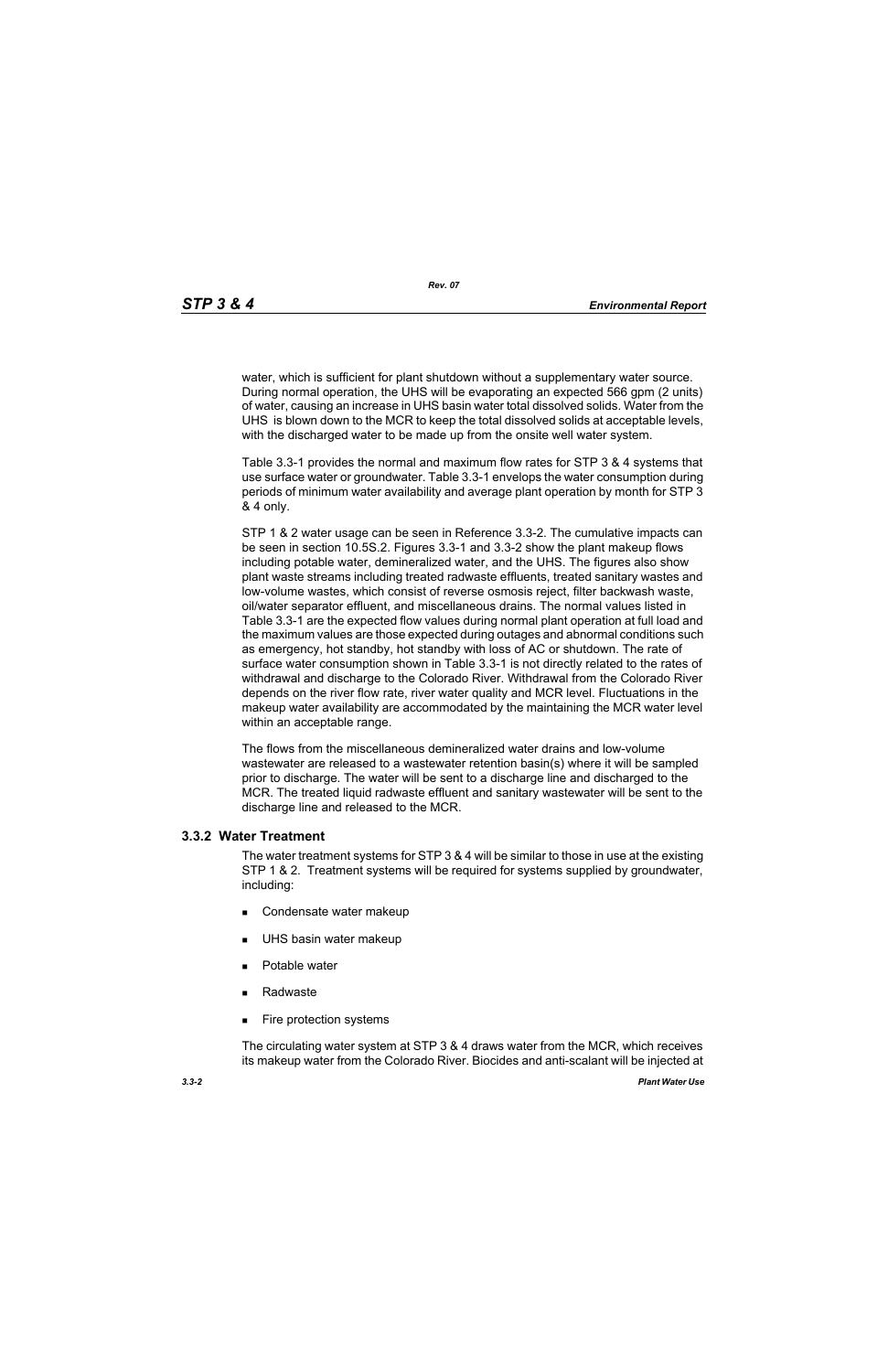the circulating water intake structure to control biofouling and scaling in the circulating water system and associated piping.

Well water is first sent to a filtration system, then chemical conditioned (including disinfection), and transported to a filtered water tank. The filters will be periodically backwashed to remove accumulated solids. The filtered water is distributed to the Fire Protection System and the Makeup Water Preparation (MWP) System.

The PSW System distributes drinking water throughout the power plant. The potable water will be distributed at low flow rates during normal plant operation. At peak times, such as refueling, the PSW will provide maximum flows of approximately 50 gpm per unit. The PSW is sized to provide instantaneous flows of up to 200 gpm per unit for short time periods. Potable water peak demands are expected during plant outages due to high plant population.

Demineralized water for plant uses is produced by the MWP System (See Figure 3.3- 2). Water is treated by filtration, reverse osmosis, and mixed bed demineralization processes. The MWP System is designed to reduce suspended and dissolved solids, organics, and colloidal particles present in the well water. Before the reverse osmosis system, a water softener system or a combination of sulfuric acid and sodium hexametaphosphate will be added to control fouling. Sodium hydroxide is added to the first pass permeate of the reverse osmosis system to adjust the pH to improve dissolved solids rejection in the second pass. Chemical addition quantities are proportional to water quality and will be added as needed to provide proper water chemistry. The demineralizers will provide final polishing after the reverse osmosis treatment. The demineralizer resins will be regenerated offsite; therefore, no demineralizer regeneration waste will be generated on site. The waste from the filters is sent to a low-volume waste sump and eventually discharged to the MCR. The MWP System will have peak demands mainly during startup and refueling outages. The MWP System provides makeup water to the Makeup Water Condensate (MUWC) System and Makeup Water Purifier (MUWP) System (See Figure 3.3-2). After filling the systems initially, small quantities of water will be required continuously to replace leakage and drainage from various systems within the power block (See Figure 3.3-2).

The MWP System will meet the demineralized water demand for STP 3 & 4 under normal and maximum operating conditions. Table 3.3-1 indicates the estimated demineralized water demand for both units under normal operating and maximum short-term steady-state conditions. These demineralized water demand projections are based on actual operational water use data for similarly designed systems (Reference 3.3-4), and are well bounded by MWP System capacity. Specifically, operating with a single reverse osmosis train running in a two-pass series configuration, the MWP System has the capacity to provide up to approximately 200 gpm of demineralized water. The MWP System is sized to provide a continuous maximum flow of approximately 500 gpm of demineralized water.

The MWP System sizing is based on meeting maximum flow conditions with four reverse osmosis units. In the normal mode, the reverse osmosis units will be configured as two parallel reverse osmosis trains with each reverse osmosis train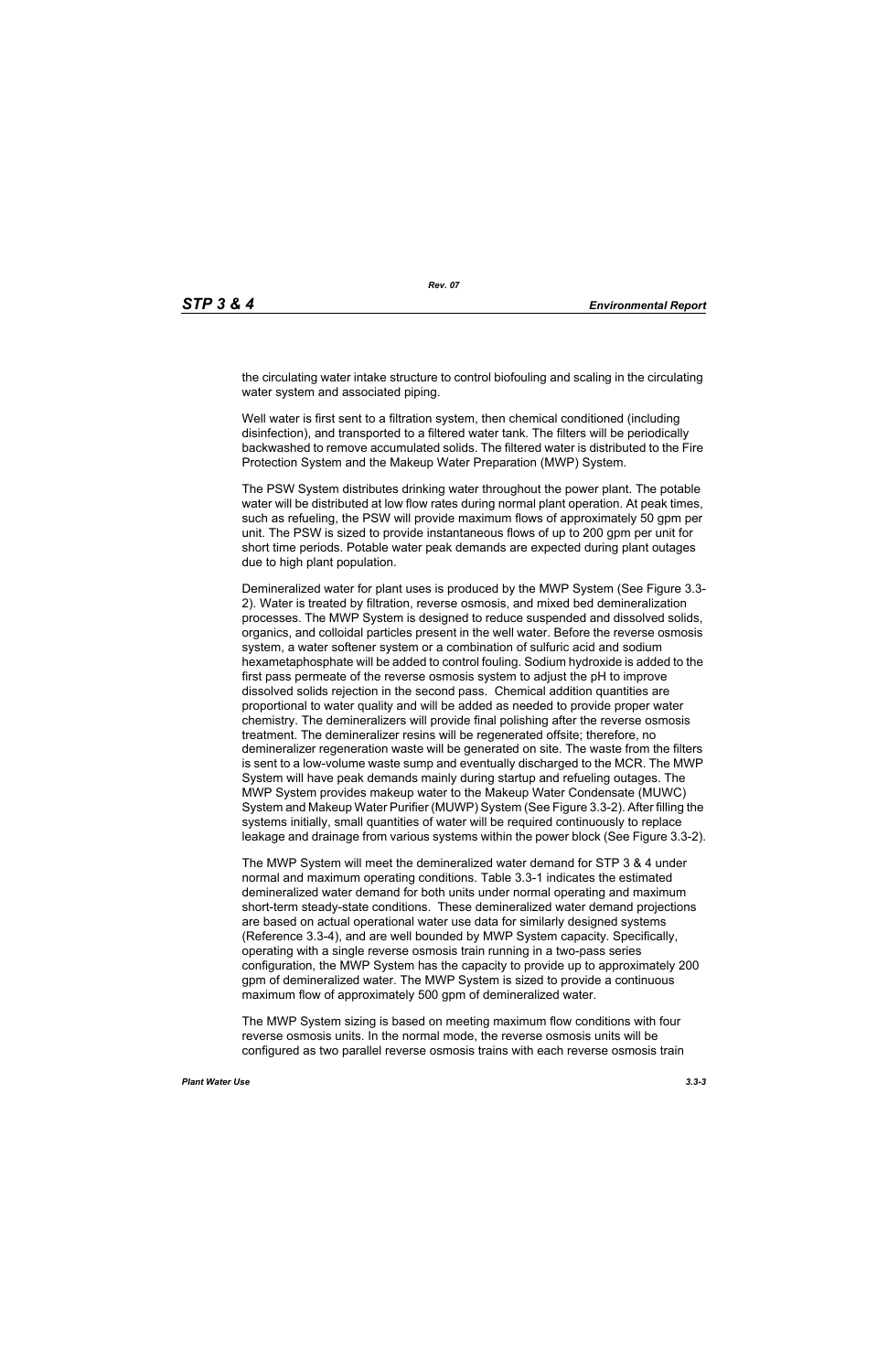*Rev. 07*

consisting of two reverse osmosis units in series (as a two-pass reverse osmosis configuration) to produce up to 400 gpm total demineralized water. The four reverse osmosis units will have the capability to be configured as four parallel single-pass reverse osmosis trains to produce instantaneous flows up to approximately 800 gpm total demineralized water for short time periods.

The MUWC System and the MUWP System both receive water from the MWP System. The MUWC System provides condensate quality water for both normal and emergency operations.

The MUWP System provides makeup water to the following (Reference 3.3-1):

- Condensate Storage Tank
- Reactor Building Cooling Water System
- **Turbine Building Cooling Water System**
- **Diesel Generator Cooling Water System**
- **Liquid Radwaste System**
- **Standby Liquid Control Tank**
- **Decontamination Station**
- Plant Chilled Water Systems
- **Plant Laboratories**
- **Duries** Other Miscellaneous Uses
- The MUWC System supports the following (Reference 3.3-1):
- **Main Condenser Hotwell**
- Liquid Radwaste System
- **Residual Heat Removal System Flushing**
- **High-Pressure Core Flooder System charging and flushing**
- Reactor Core Isolation Cooling System charging and flushing
- **Fuel Pool Skimmer Surge Tanks**
- **EXEC** Cleanup System Phase Separators and Cleanup System Filter Demineralizer
- **Condensate Filter and Demineralizer**
- Other Miscellaneous Uses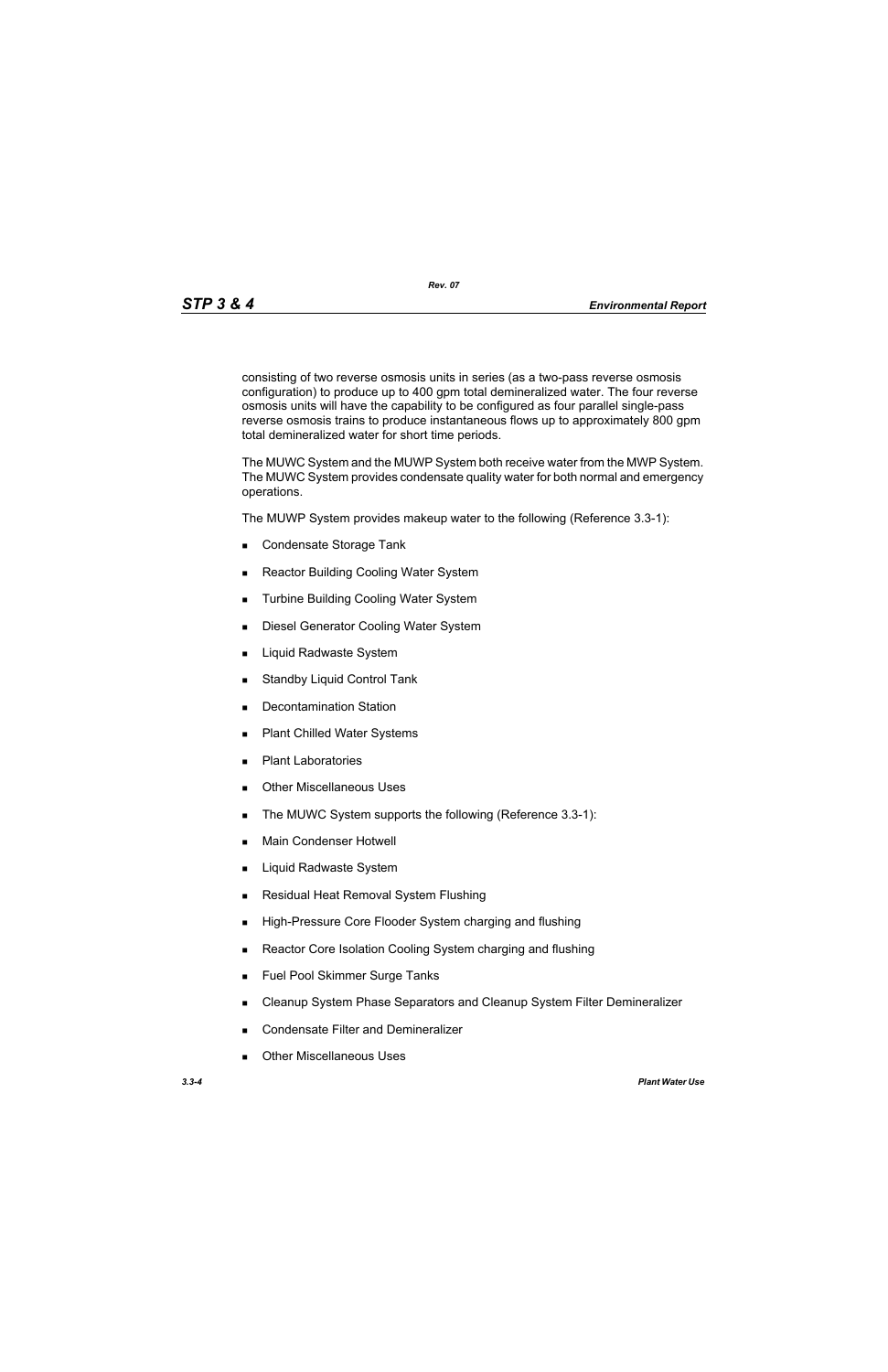Discharges from the systems using demineralized water for makeup are routed to plant sumps, non-radioactive drains, or the liquid radwaste system before discharge.

The MUWC System and the MUWP System interface with the systems stated above but are not limited to only these systems. Most of these systems are closed looped; therefore, makeup will only need to be provided when water levels become low.

# **3.3.3 References**

- 3.3-1 ABWR Design Control Document, GE Nuclear Energy, Revision 4, March 1997.
- 3.3-2 South Texas Project Units 1 and 2 Environmental Report Amendment 10, July 16, 1987.
- 3.3-3 Texas Commission on Environmental Quality, Permit to Discharge Wastes under Provisions of Section 402 of the Clean Water Act and Chapter 26 of the Texas Water Code-Texas Pollutant Discharge Elimination System (TPDES) Permit No. WQ0001908000, Austin, Texas, July 21, 2005.
- 3.3-4 Plant Water Balance," Fluor Nuclear Power Calculation No. U7-SITE-G-CALC-DESN-2001.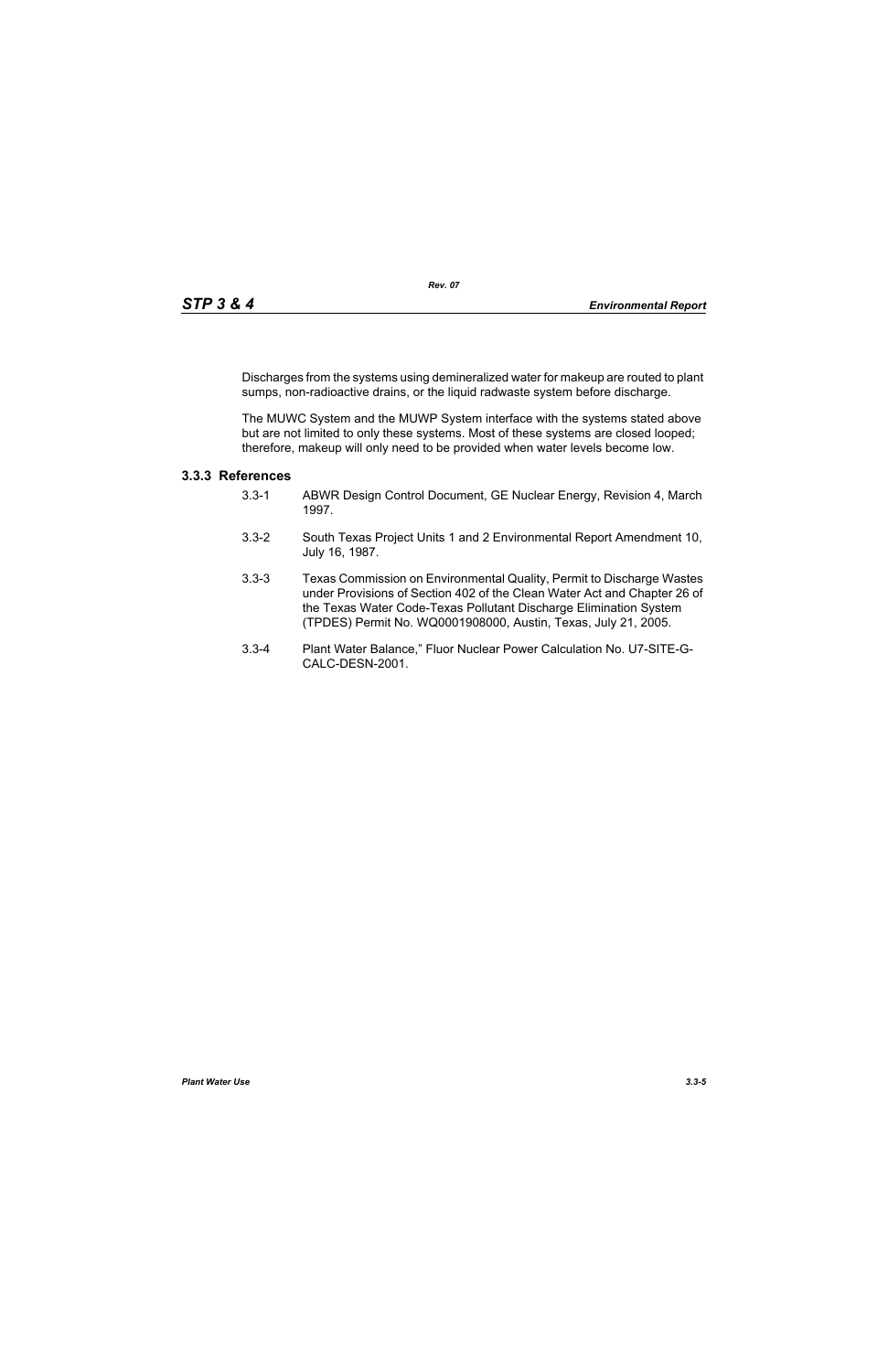|                |                                                      |                     | <b>Maximum</b>      |                 |
|----------------|------------------------------------------------------|---------------------|---------------------|-----------------|
| <b>Stream</b>  | <b>Stream Description</b>                            | Normal [1]<br>(gpm) | [1, 2, 7]<br>(gpm)  | <b>Comments</b> |
|                | <b>Groundwater (Well) Streams</b>                    |                     |                     |                 |
| $\overline{2}$ | Plant Well Water Demand                              | 975                 | 3434                | $[11]$          |
| 8              | Well Water Demand for UHS System Makeup              | 885                 | 3,203               | $[11]$          |
| 4              | <b>UHS Tower Evaporation</b>                         | 566                 | 2,122               |                 |
| 5              | <b>UHS Tower Blowdown</b>                            | 290                 | 1,058               | $[4]$           |
| 6              | <b>UHS Tower Circulating Water Flow</b>              | 85,590              | 128,400             |                 |
| $\overline{7}$ | <b>UHS Tower Drift</b>                               | 5                   | 10                  | $[3]$           |
| 13             | <b>UHS Seepage</b>                                   | 24                  | 13                  |                 |
| 1              | Well Water for Power Plant Makeup/Use                | 50                  | 91                  | [6]             |
| 15             | Potable Water                                        | 40                  | 40                  |                 |
| 16             | <b>Sanitary Waste</b>                                | 40                  | 40                  |                 |
| 19             | <b>Filter Effluent</b>                               | 50                  | 91                  |                 |
| 20             | Filter Backwash Water                                | 3                   | 5                   |                 |
| 21             | Filter Backwash Waste                                | 3                   | 5                   |                 |
| 27             | Demineralized Water to Various Users                 | 22                  | 48                  | [8]             |
| 22             | Reverse Osmosis Influent                             | 33                  | 72                  |                 |
| 23             | <b>Reverse Osmosis Effluent</b>                      | 22                  | 48                  |                 |
| 24             | Reverse Osmosis Reject                               | 11                  | 24                  |                 |
| 26             | <b>Mixed Bed Effluent</b>                            | 22                  | 48                  |                 |
| 34             | Liquid Radwaste Treatment Influent                   | 28                  | 60                  |                 |
| 30             | Fire Water System Makeup                             | 10                  | 10                  |                 |
| 32             | Oil/Water Separator Influent                         | 15                  | 15                  |                 |
| 28             | Equipment/Floor Washdown                             | 5                   | 5                   |                 |
| 39             | <b>Consumptive Losses</b>                            | 17                  | 38                  |                 |
| 40             | Demineralized Users Miscellaneous Drains<br>Influent | 5                   | 10                  |                 |
| 42             | Startup/Flush Pond                                   | 0                   | 0                   | [5]             |
|                | <b>MCR Streams</b>                                   |                     |                     |                 |
| 9              | MCR Forced Evaporation from STP 3 & 4                | 23,190              | 49,000              | $[12]$          |
| 11             | <b>MCR Circulating Water Flow</b>                    | $2.4 \times 10^{6}$ | $2.4 \times 10^{6}$ |                 |
| 12             | <b>MCR Seepage</b>                                   | O                   | 0                   | [9]             |
| 14             | <b>MCR Rainfall</b>                                  | 0                   | 0                   | $[9]$           |
| 43             | MCR Blowdown to Colorado River                       | 0                   | 138,240             | $[10]$          |
| 44             | MCR Makeup to UHS (Backup to Wells)                  | 0                   | 0                   | $[11]$          |

## **Table 3.3-1 STP 3 & 4 Water Flow Table**

*Rev. 07*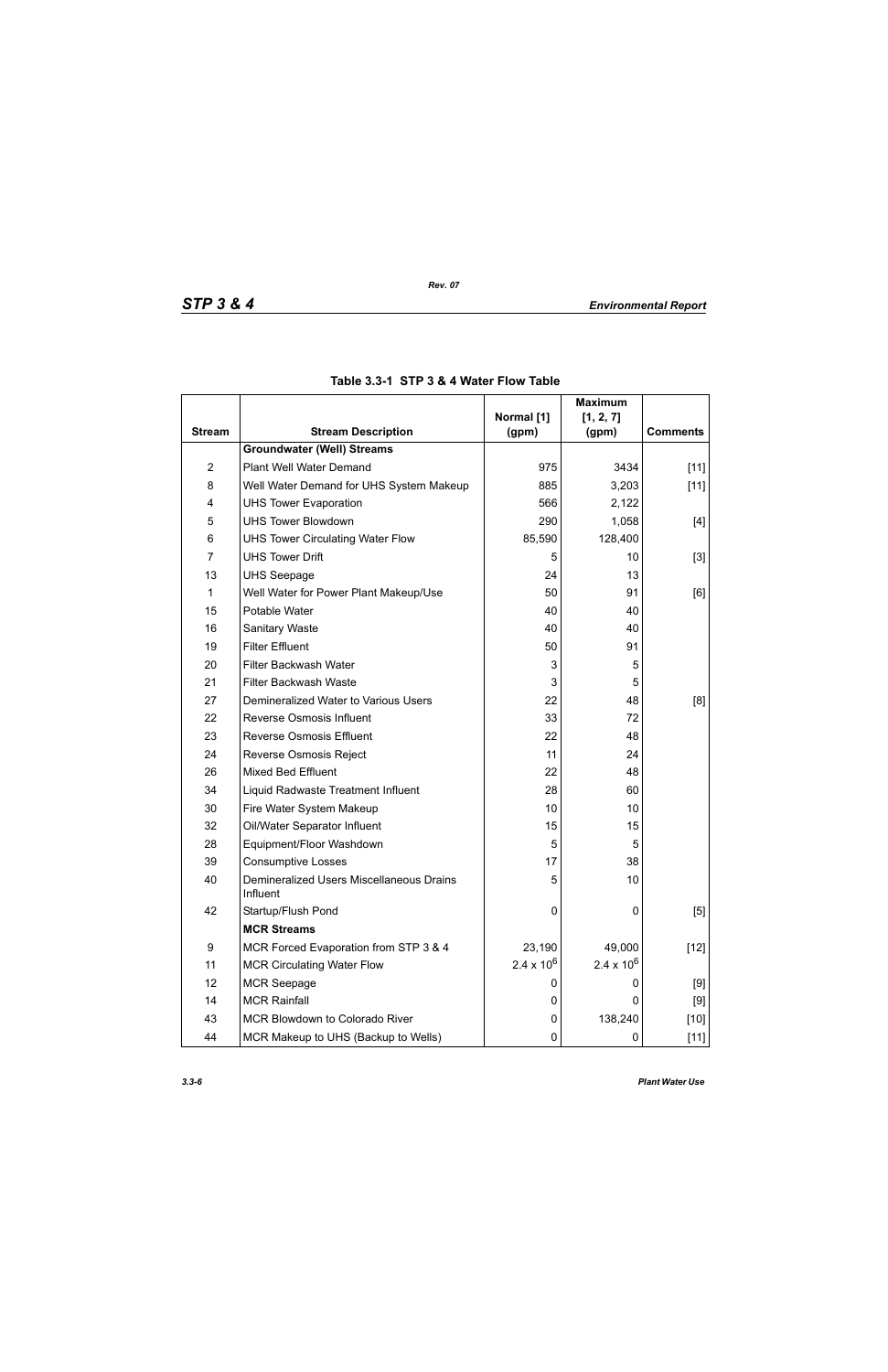|               |                                                       |                     | <b>Maximum</b>     |                 |
|---------------|-------------------------------------------------------|---------------------|--------------------|-----------------|
| <b>Stream</b> | <b>Stream Description</b>                             | Normal [1]<br>(gpm) | [1, 2, 7]<br>(gpm) | <b>Comments</b> |
|               | <b>Surface Water (Colorado River) Streams</b>         |                     |                    |                 |
| 3             | <b>Total Required River Water to MCR</b>              | 22,799              | 47,489             |                 |
| 43            | Total Discharge from MCR to River                     | 0                   | 138,240            | [10]            |
|               | <b>Plant Effluent Streams</b>                         |                     |                    |                 |
| 10            | Final Effluent Discharge Line to MCR                  | 391                 | 1,511              |                 |
| 35            | <b>Treated Liquid Radwaste</b>                        | 28                  | 260                |                 |
| 37            | Wastewater Retention Basin Discharge                  | 33                  | 53                 |                 |
| 41            | Demineralized Users Miscellaneous Drains<br>Discharge | 5                   | 10                 |                 |
| 17            | <b>Treated Sanitary Waste</b>                         | 40                  | 140                |                 |
| 36            | Total Low Volume Waste                                | 28                  | 43                 |                 |
| 29            | Equipment/Floor Washdown Waste                        | 5                   | 5                  |                 |
| 31            | Fire Water System Losses                              | 10                  | 10                 |                 |
| 33            | Oil/Water Separator Effluent                          | 15                  | 15                 |                 |
| Notes:        |                                                       |                     |                    |                 |

#### **Table 3.3-1 STP 3 & 4 Water Flow Table (Continued)**

1. The flow rate values are for STP 3 & 4.

2. These flows are not necessarily concurrent.

3. The cooling tower drifts are 0.005% of the tower circulating water flow for normal operation and 0.01% of the average tower circulating water flow for the 30 days following a design basis accident for maximum operation.

4. The UHS cooling towers are assumed operating at three cycles of concentration.

5. Startup flushes and startup pond discharge would occur only during the initial plant startup phase and potentially after unit outages when system flushes are required.

6. Makeup water for demineralized water, potable water, and fire protection water, and makeup to the UHS basin would be from site wells. The MCR makeup will be from the Colorado River.

7. Maximum evaporation from the UHS towers would occur during emergency, hot standby, hot standby with loss of AC, or shutdown conditions. All other maximum flows are during the power block peak demands for makeup water.

8. For the normal condition, the reverse osmosis system is operating in a two-pass configuration, in maximum conditions the reverse osmosis is operating in a single-pass parallel configuration.

9. The rainfall and seepage have been taken to be 0 gpm because STP 1 & 2 has already taken rainfall and seepage in consideration for its plant water balance (Reference 3.3-2). The addition of STP 3 & 4 has no impact on rainfall and insignificant impact on the seepage rates.

10. The MCR has the ability to discharge water to the Colorado River at rates up to a maximum of 138,240 gpm (200 million gallons per day) in accordance with the existing Texas Pollutant Discharge Elimination System (TPDES) permit (Reference 3.3-3). The MCR has been blowndown infrequently during the past 20 years. Makeup water to the MCR during periods of blowdown evolution is not considered since the makeup requirements depend on the MCR water level and river flows.

11. These maximum demands are estimated based on one unit in a planned refueling outage, and the second unit in a forced outage using worst case relative humidity. If the demand is higher than the permitted well water levels, UHS makeup for one or both units will be provided from the MCR.

- 12. The forced evaporation shown includes STP 3 & 4 only. The natural evaporation of the MCR is constant and is not impacted by the number of units at the STP site. The natural evaporation of the MCR is not included in the discussion of surface water consumption in section 3.3.1. The normal forced evaporation rate based on a 93% load factor on a long-term basis is 21,600 gpm. The maximum forced evaporation rate is the daily maximum value based on a 100% load factor.
- 13. Minimum water availability has no impact on the water balance for STP 3 & 4. The MCR accommodates fluctuations in makeup water availability. Change in the MCR level does not significantly impact the evaporation.
- 14. Details on groundwater sources and construction requirements for plant water use are discussed in Sections 2.3, 4.2, and 3.9S. Information regarding STP 1 & 2 plant water use can be found in Reference 3.3-2.
- 15. The normal value is based on subtracting the normal effluent plant discharge to the MCR from the normal forced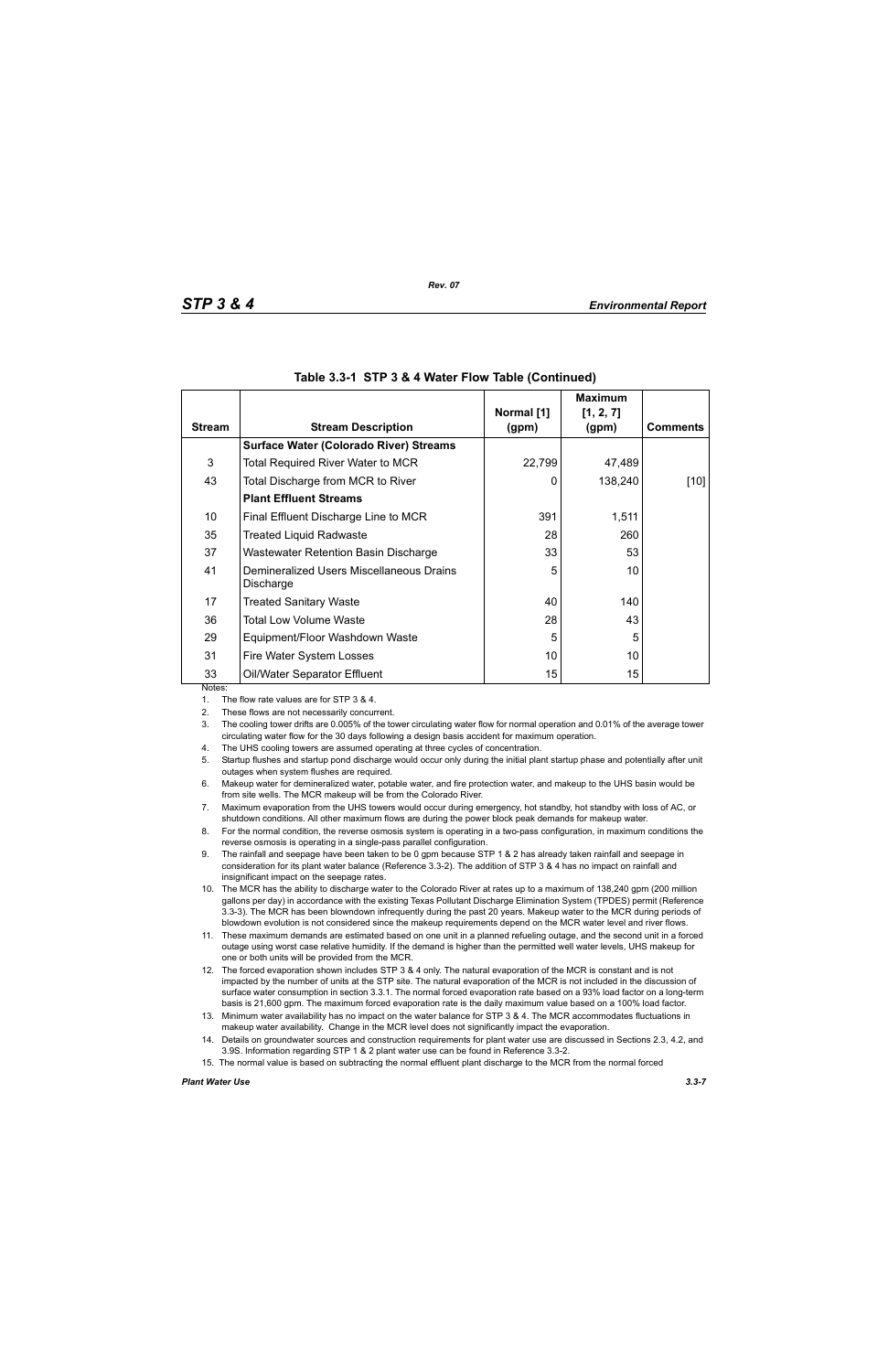evaporation based on a 100% load factor. The maximum value is based on the average from the annual limit of consumptive use, which is 80,125 acre-ft/year, in accordance with the Certificate of Adjudication 14-5437 of the Texas Water Commission.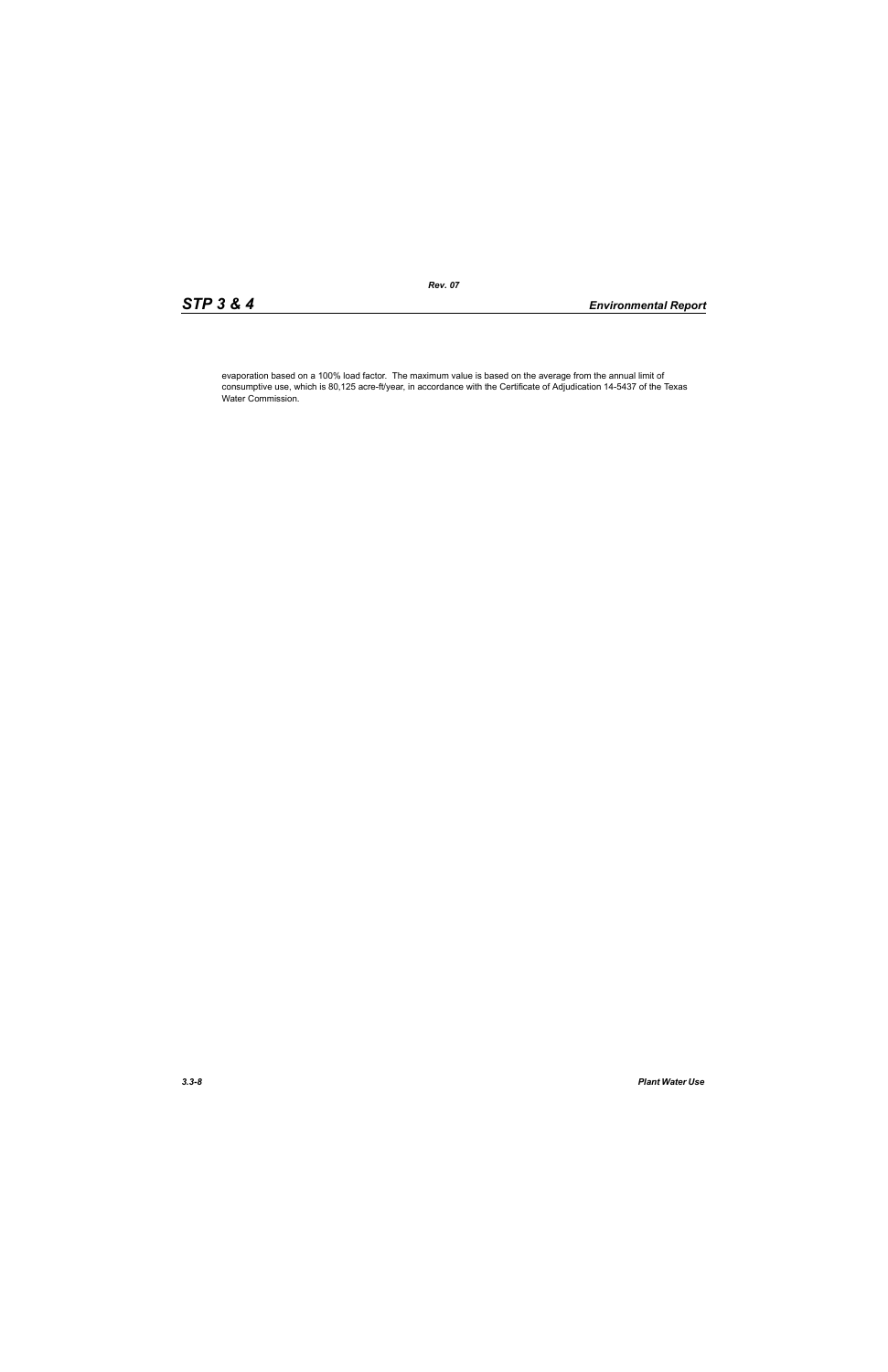

*STP 3 & 4*